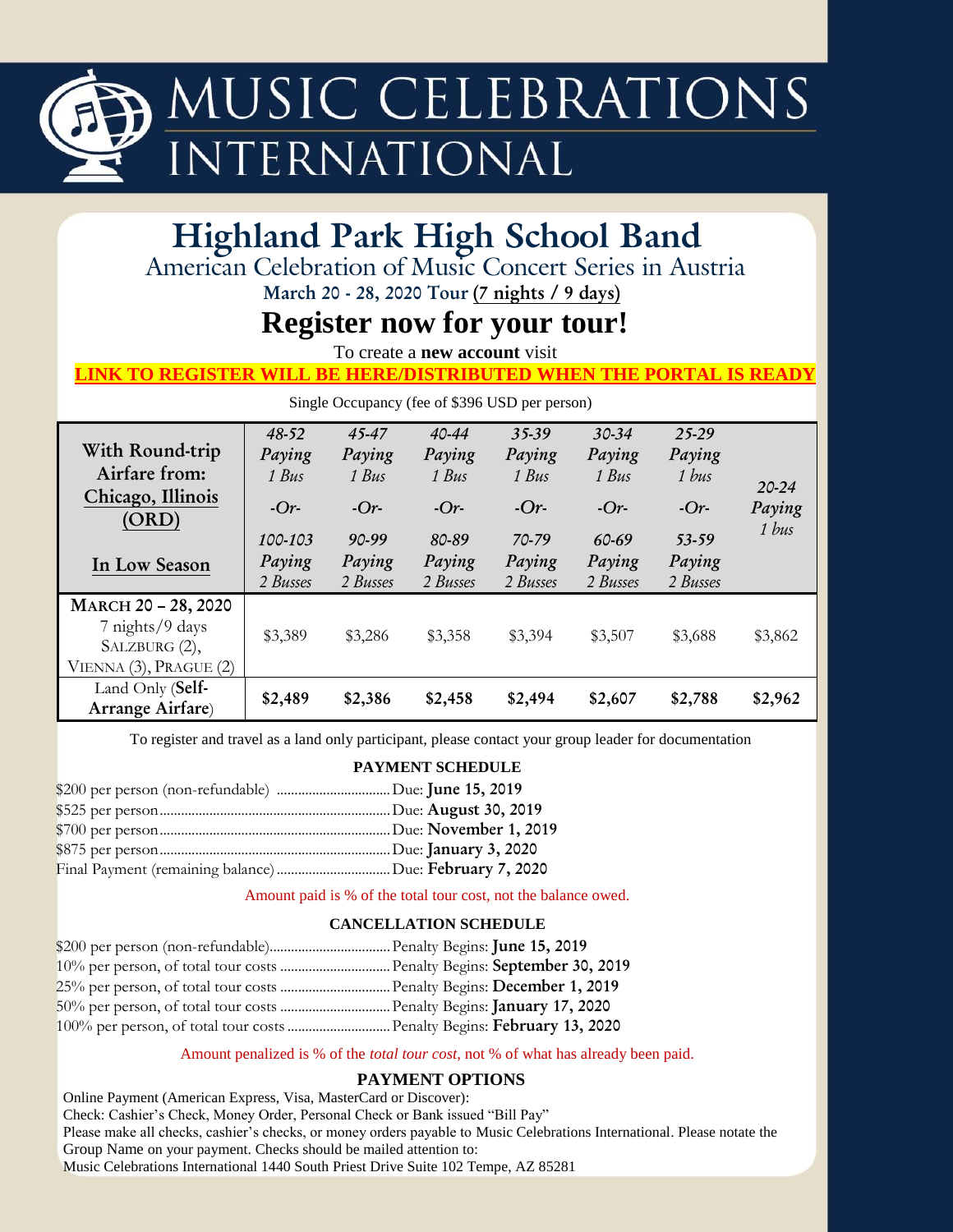# MUSIC CELEBRATIONS INTERNATIONAL

#### **COST INCLUSIONS**

- **AIRLINE TRANSPORTATION:** Round-trip transportation by airline carrier from **Chicago, IL**. Includes up to \$500 for U.S. Government airline taxes, fees, and estimated fuel surcharge.
- **COACH TRANSPORTATION:** Local modern deluxe motorcoach transportation within Europe upon arrival and available for the entire tour.
- **INSTRUMENT/EQUIPMENT TRANSPORATION: FOR THE 49 PASSENGER MOTORCOACH** An instrument trailer attached to the coach has been included to transport instruments/equipment. **FOR THE 54-PASSENGER MOTORCOACH** – An instrument truck and driver has been included
- **CONCERT ARRANGEMENTS:** All performance and workshops are professionally provided in superior venues with attention to technical details and effective publicity.
- **ACCOMMODATIONS:** Hotel accommodations in superior tourist-class (3 & 4-star) hotels chosen for location, reputation, cleanliness, and service. The price is based on **DOUBLE OCCUPANCY**, all rooms with private facilities. This offer is based on staying at the following accommodations, or similar:

```
SALZBURG: Salzburg West VIENNA: Hotel Bosei PRAGUE: NH Prague
```
- **MEALS:** Two meals per day (as noted in the Tour itinerary) including breakfast and dinner.
- **ENTRANCE FEES:** The following Entrance fees are included:
	- Salzburg Dom, Mozarthaus, Cable Car to Salzburg Fortress, Mondsee St. Michael's Church, Melk Abbey, Schönbrunn Palace, Vienna Central Cemetery, Mozart Museum & Dvorak home, Bertramka Museum, Hradcany Castle, St. Vitus Cathedral, Old Royal Palace, Daliborka Tower, 50 Euro Vienna Philharmonic Tickets (subject to confirmation)
- **TOUR ITINERARIES**: Versions of the itinerary are available listing hotel addresses, phone and websites.
- **TOUR MANAGEMENT**: One full-time, multi-lingual Tour Manager will be on each motorcoach through the entire tour. MCI's European office is easily available 24 hours daily to render assistance when needed.
- **WHISPER SYSTEM:** Quietvox Audio System consisting of a microphone for the guide and a radio receiver for each participant for guided tours.
- **EXCURSIONS**: Conducted by licensed, professional guides as outlined in the day-by-day Tour itinerary.
- **GRATUITIES**: Tips to hotel personnel (including meals) are included.
- **EACH TRIP PARTICIPANT RECEIVES**:
- 1 Flight bag  $\bullet$  2 Luggage tags
- TRAVEL NOTES: Pre-departure Travel Notes are available to each participant containing useful information about travel preparation, destination information, useful packing and cultural suggestions.
- **LIABILITY INSURANCE:** \$3M MCI Tour Liability Insurance coverage.
- **INDIVIDUAL ACCOUNTING:** MCI will handle the accounting and payment processing for each individual
- **DELUXE TRAVEL INSURANCE:** Student Deluxe group travel protection plan coverage is included for each traveler through Travel Insured International. Please see the 'Student Deluxe Group Travel Protection Plan' form for more details.

**Trip Cancellation: Trip Cost\* Trip Interruption\*\*: 150% of Trip Cost\* Travel Delay: 6 hours \$750 (\$150/day) Missed Connection: 3 hours \$500 Baggage/Personal Effect: \$1,500 Baggage Delay: 24 hours \$300 Non-Medical Emergency Evacuation: \$150,000**

**Accident & Sickness Medical Expense: \$25,000 Emergency Evacuation & Repatriation: \$100,000 Cancel for Any Reason (CFAR)\*\*\*: Included Non-Insurance Worldwide Emergency Assistance Services: Included**

Coverages may vary and not all coverage is available in all jurisdictions.

\* Up to the lesser of the Trip Cost paid or the limit of Coverage for which benefits are requested and the appropriate plan cost has been paid. Maximum limit of \$10,000

\*\* For \$0 Trip Cost, there is no Trip Cancellation and Trip Interruption is limited to \$500 return air only